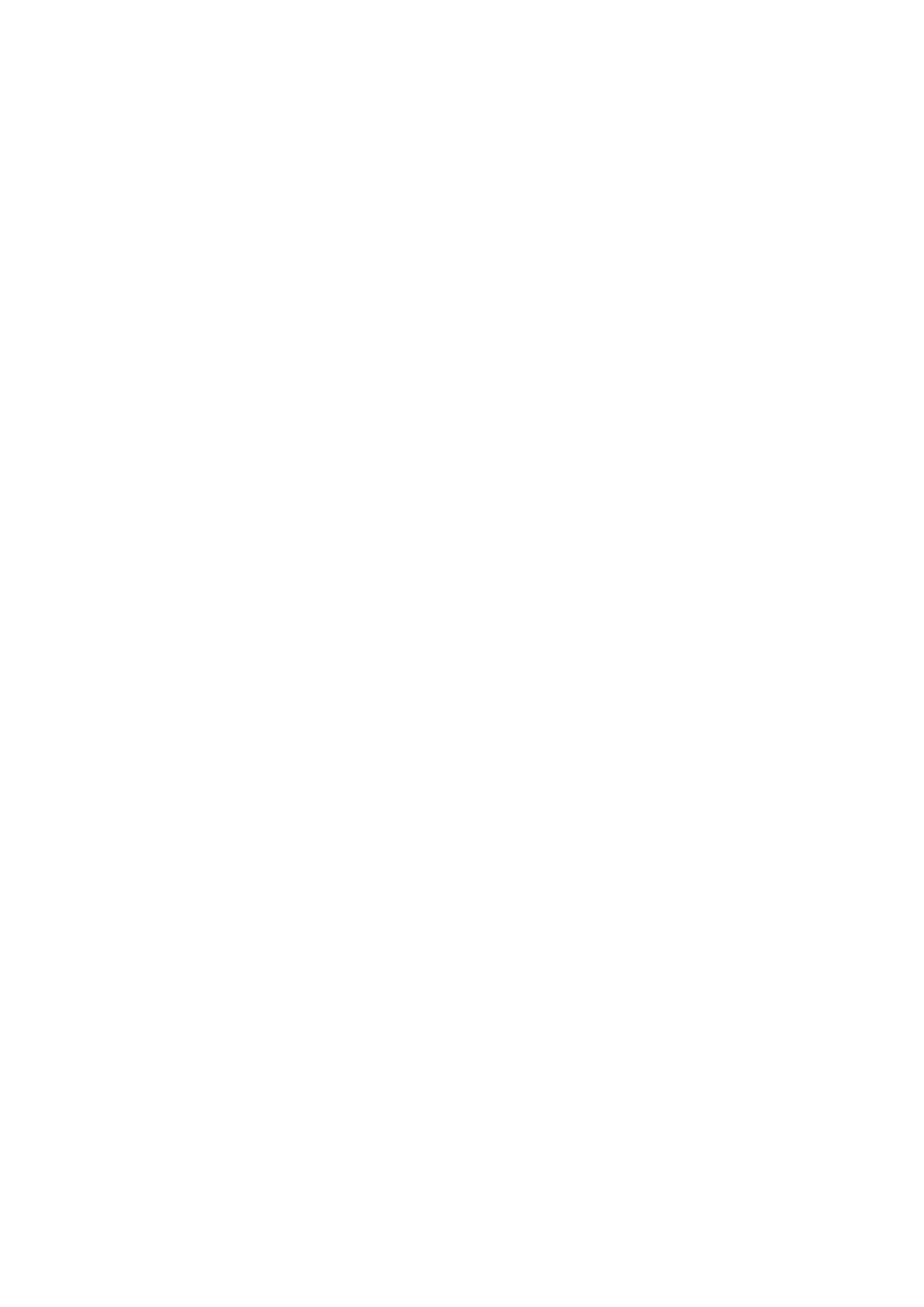

#### **About Gas Industry Co.**

Gas Industry Co is the gas industry body and co-regulator under the Gas Act. Its role is to:

- develop arrangements, including regulations where appropriate, which improve:
	- the operation of gas markets;
	- access to infrastructure; and
	- consumer outcomes.
- develop these arrangements with the principal objective to ensure that gas is delivered to existing and new customers in a safe, efficient, reliable, fair and environmentally sustainable manner; and
- oversee compliance with, and review such arrangements.

Gas Industry Co is required to have regard to the Government's policy objectives for the gas sector, and to report on the achievement of those objectives and on the state of the New Zealand gas industry.

Gas Industry Co's corporate strategy is to 'optimise the contribution of gas to New Zealand'.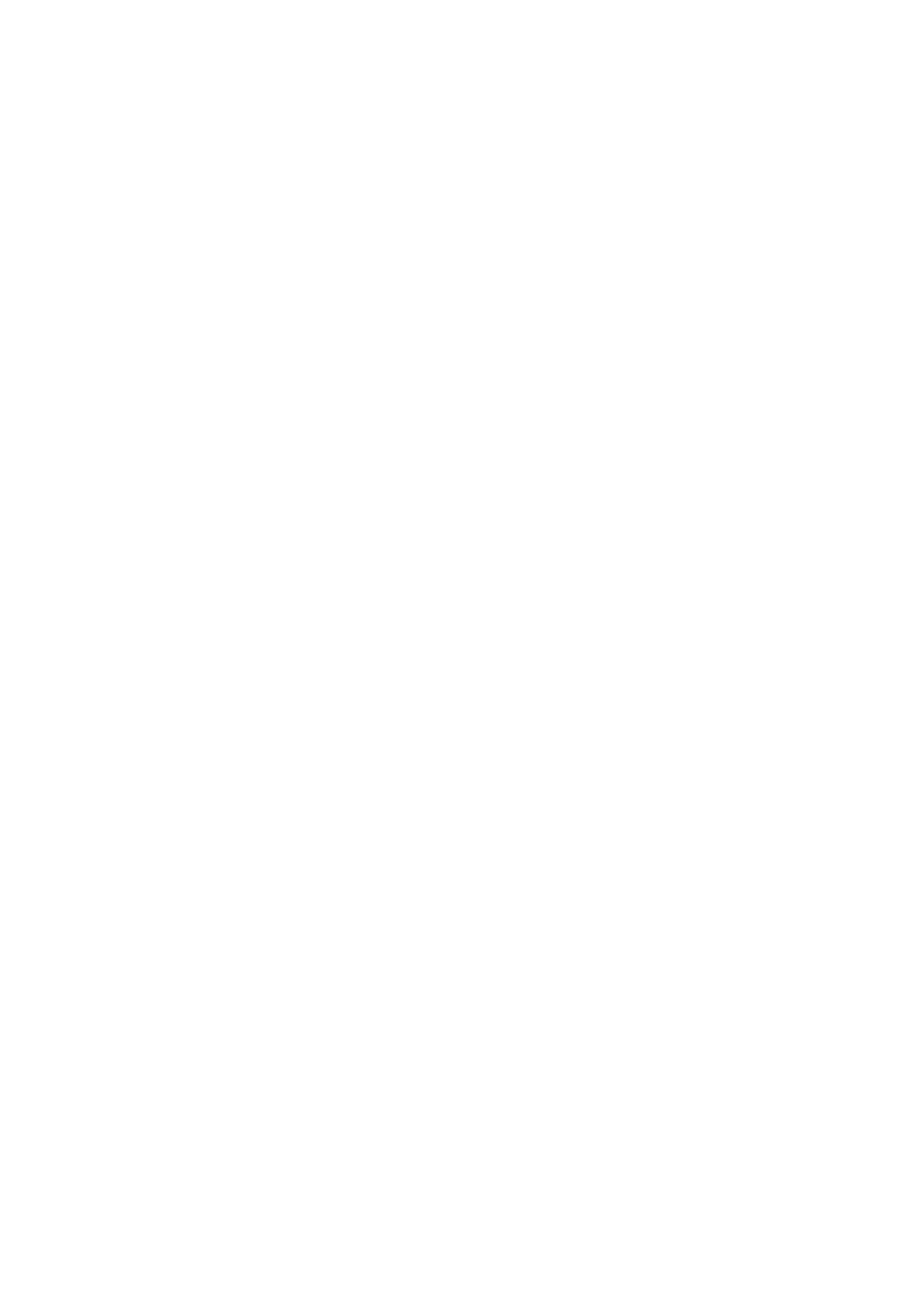## **Executive Summary**

Transmission pipeline owners have been improving their arrangements for allowing users to interconnect facilities, such as treatment facilities, to the pipelines.

This Report:

- recaps on the development of transmission pipeline owners' interconnection arrangements (Chapter 2);
- reviews how well recent interconnections to the Vector and Maui pipelines worked under the new arrangements (Chapter 3);
- considers possible policy issues and/or opportunities for improvement (Chapter 4); and
- identifies the key findings, recommendations and next steps (Chapter 5).

Key findings are that:

- (a) the owners of the Vector and Maui pipelines now each have very comprehensive interconnection policies , procedures and documentation;
- (b) although there are some differences in their interconnection arrangements, both are closely aligned with the Transmission Pipeline Interconnection Guidelines (Interconnection Guidelines) published by Gas Industry Co in 2009;
- (c) the recent interconnections have all been effective, with pipeline owners and interconnecting parties working collaboratively;
- (d) of the few issues that have arisen, we believe some arose from misunderstandings that can be avoided in future; and
- (e) confusion arises from the various roles performed by Vector. This was found to be an issue for both Tag Oil in relation to its Vector pipeline interconnections, and Todd Energy in relation to its Maui pipeline interconnection.

We recommend that pipeline owners should:

- (a) regularly review their interconnection policy and template documents (ideally as part of a document management plan), including giving documents a date and a unique identification number, to minimise the potential for confusion;
- (b) thoroughly brief parties seeking interconnection on their interconnection policy, the process that needs to be followed, and the related documentation. The interconnecting parties should be regularly reminded of the policy in the course of the interconnection;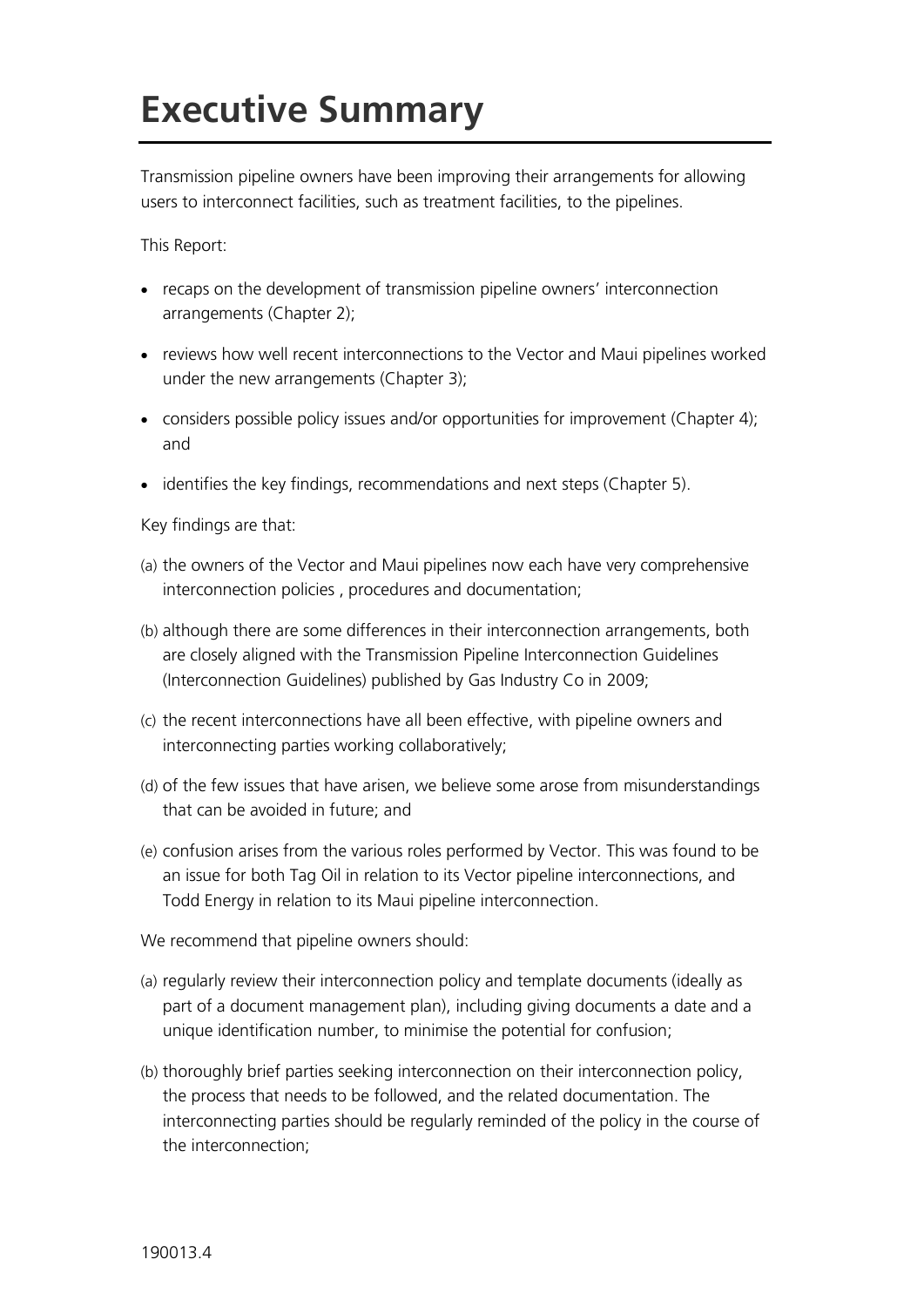- (c) consider how best to address concerns that an interconnecting party may have that it is being treated unreasonably or that terms and conditions of interconnection are unreasonable; and
- (d) consider what steps can be taken to clarify the various roles that Vector performs during the interconnection process, particularly any 'gatekeeper' functions such as approving designs, equipment specifications, or test results.

In essence, pipeline owners have developed effective interconnection policies, processes and documentation. A small number of issues arose during the recent interconnections. Gas Industry Co will discuss these directly with the pipeline owners, and will keep a watching brief on future interconnections.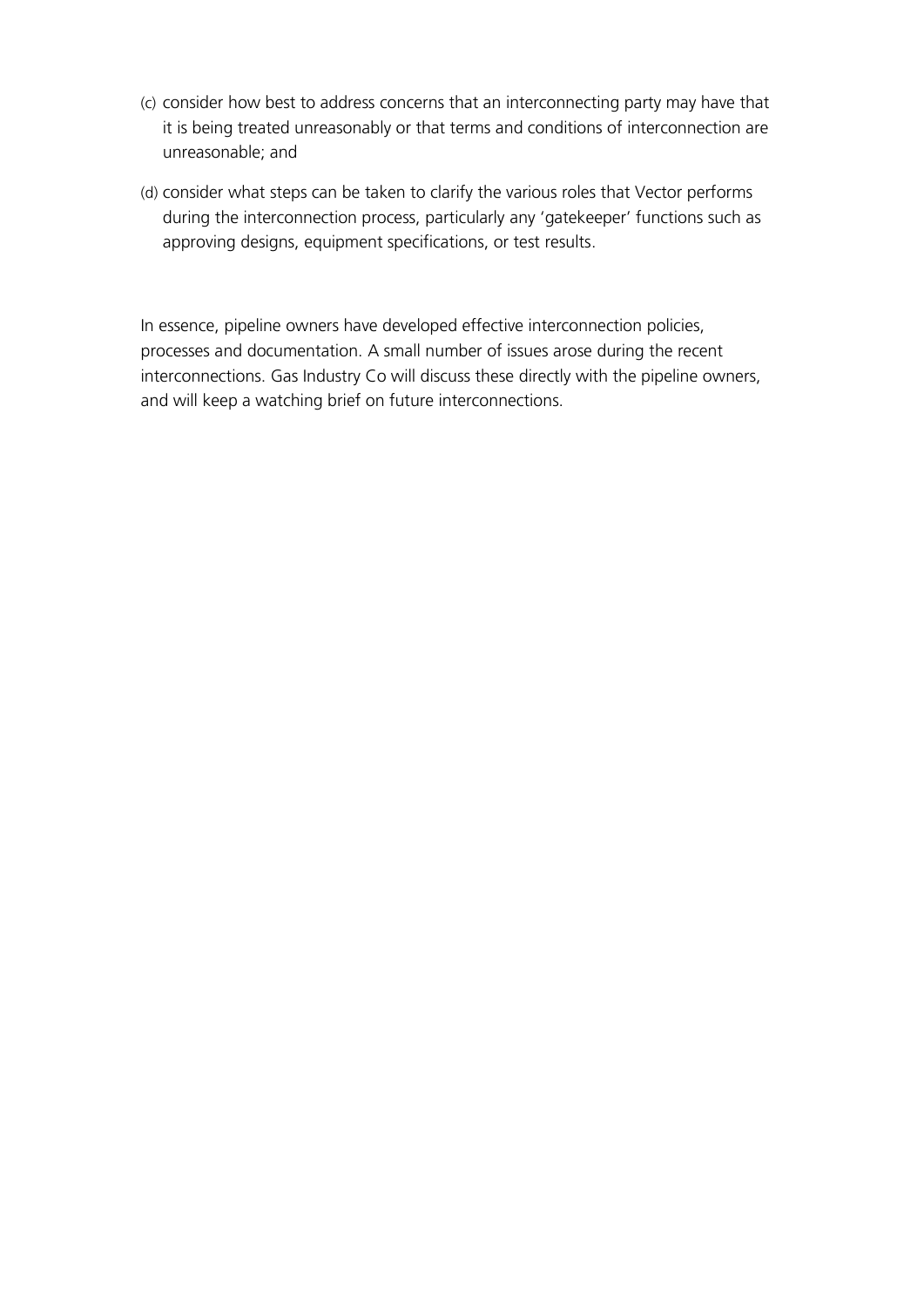### **Contents**

|                | Introduction                                                                             | 4 |  |
|----------------|------------------------------------------------------------------------------------------|---|--|
| $\overline{2}$ | Development of transmission pipeline interconnection<br>arrangements in New Zealand<br>5 |   |  |
| 2.1            | Initial years of open access                                                             | 5 |  |
| 2.2            | Interconnection Guidelines                                                               | 5 |  |
| 2.3            | Interconnection reviews                                                                  | 6 |  |
| 2.4            | Request for this Report                                                                  |   |  |
| 2.5            | Interconnections reviewed in this Report                                                 | 7 |  |
|                |                                                                                          |   |  |
| з              | <b>Review of recent interconnections</b>                                                 | 8 |  |
| 21             | <i>Moctor</i> pinolino                                                                   | Ω |  |

| 3.1 Vector pipeline |  |
|---------------------|--|
| 3.2 Maui pipeline   |  |
|                     |  |

#### **4 Consideration of possible policy issues and/or opportunities for improvement 17**

| Key findings, recommendations and next steps | 19 |
|----------------------------------------------|----|
| 5.1 Key findings                             | 19 |
| 5.2 Recommendations                          | 19 |
| 5.3 Next steps                               | 20 |
|                                              |    |

#### **Glossary 21**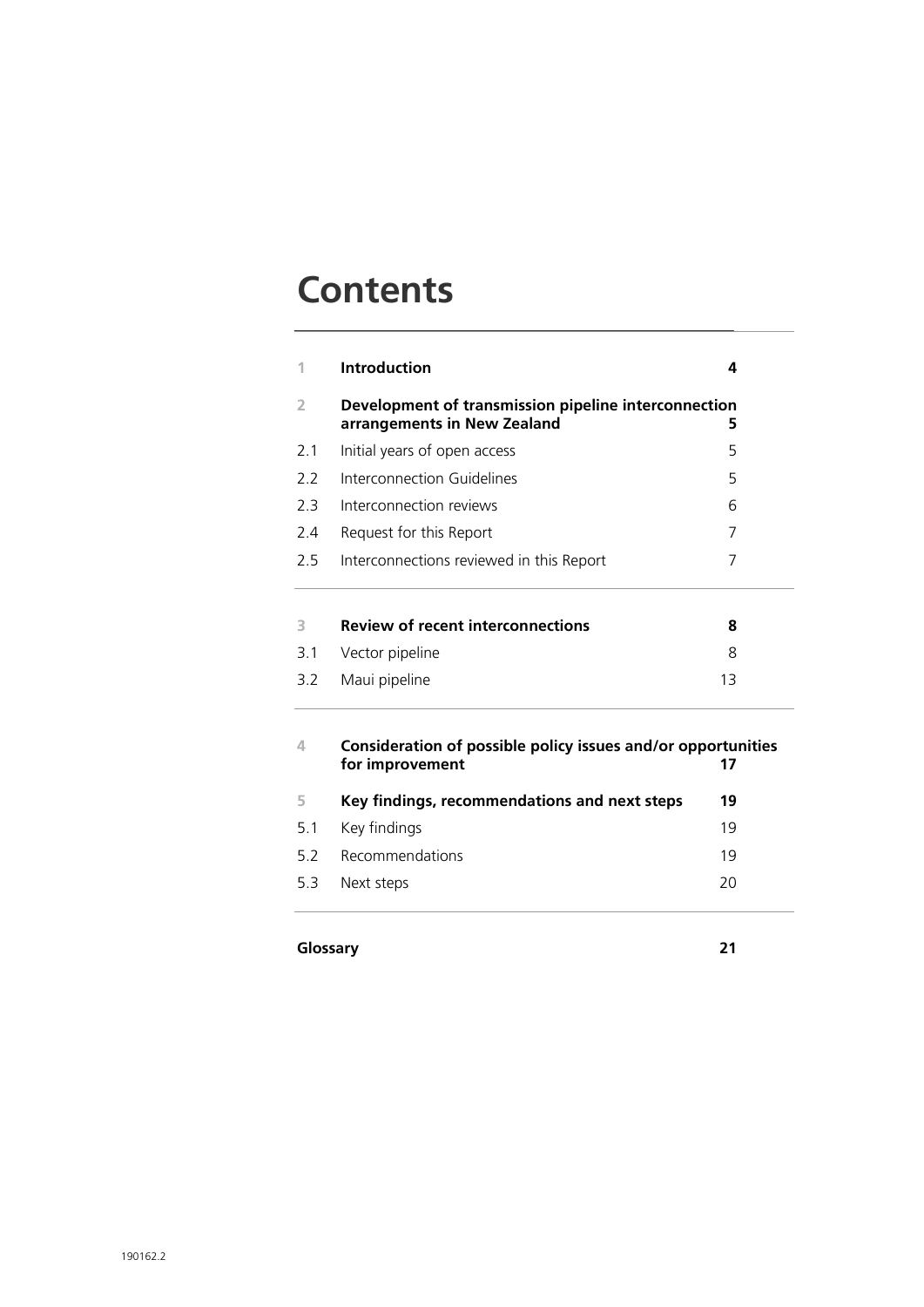## **1 Introduction**

The Gas Act 1992 (Gas Act) and the April 2008 Government Policy Statement on Gas Governance (GPS) provide for the development of arrangements that allow for access to gas transmission pipelines on reasonable terms and conditions. While the Gas Act provides for regulations to be made for that purpose, we believe the best approach will be non-regulatory. Accordingly, Gas Industry Co has been working with pipeline owners to achieve voluntary improvements to interconnection arrangements.

Our views on interconnection best practice are set out in the Interconnection Guidelines (originally published in February 2009 and revised in November 2009). Transmission system owners have evolved their interconnection processes to align with those Interconnection Guidelines, and this Report reviews recent pipeline interconnections to see how well the new arrangements are working in practice.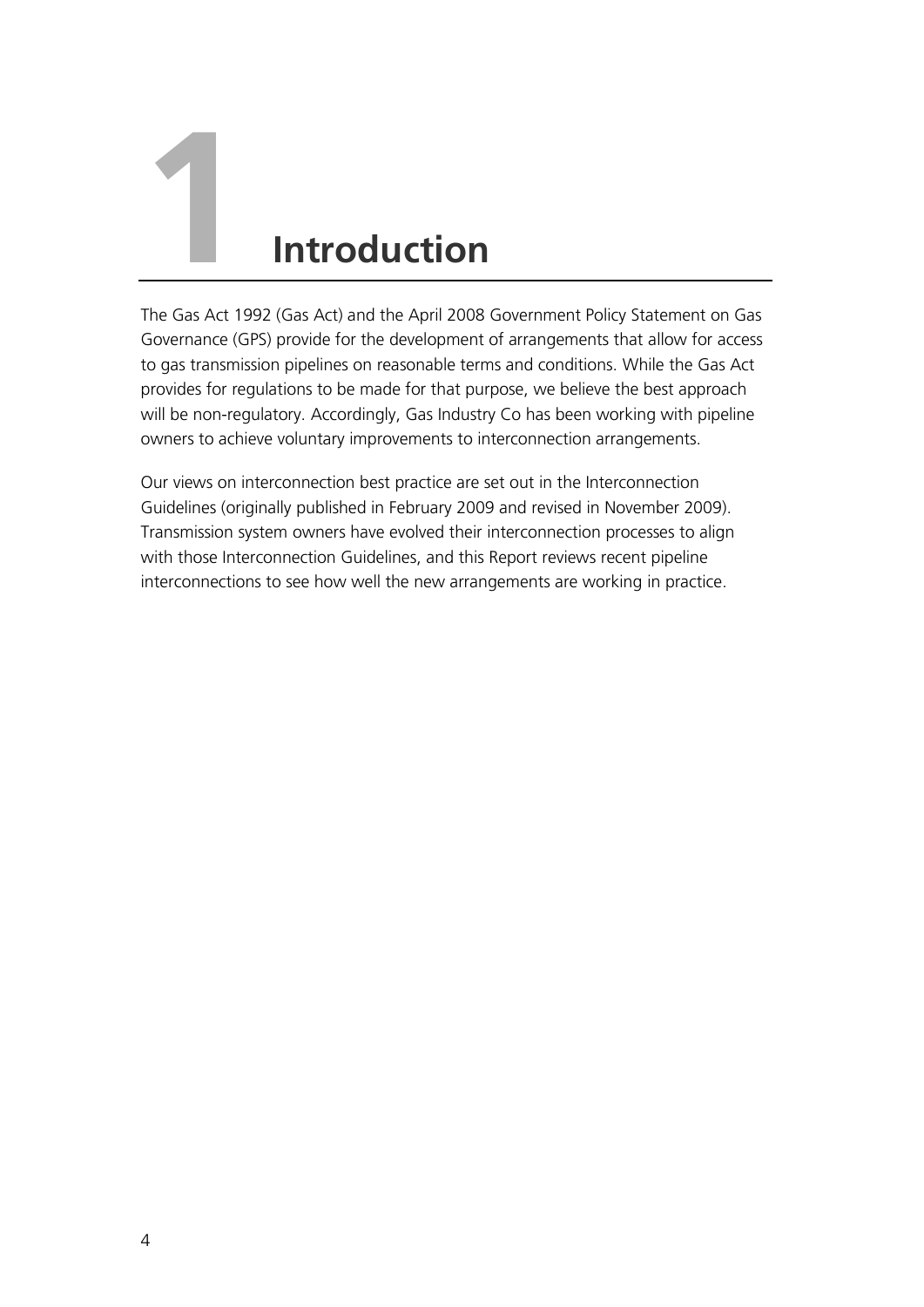# **2 Development of transmission pipeline interconnection arrangements in New Zealand**

In this chapter we outline how transmission pipeline interconnection arrangements in New Zealand evolved.

#### **2.1 Initial years of open access**

Vector established open access arrangements to its transmission pipelines in the mid-1990's, and in 2005 the Maui pipeline also became an open access pipeline. Each pipeline established technical requirements for any new interconnection point, and procedures for allowing parties to interconnect. However, a range of issues arose while establishing new interconnections. Discussions between Gas Industry Co and the interconnecting parties suggested that the main concerns were that:

- interconnection processes were poorly defined;
- technical requirements for interconnection equipment occasionally changed during the course of a project;
- roles and responsibilities of pipeline owners, their agents, contractors and technical advisers were confusing; and
- liability/insurance matters were sometimes not addressed until late in the process.

#### **2.2 Interconnection Guidelines**

In 2009, Gas Industry Co developed the Interconnection Guidelines setting out our view of best practice. In particular, the Interconnection Guidelines:

- describe what a pipeline owner's interconnection policy should address;
- describe the phases of interconnection, what should happen in each phase, and the key decision points;
- establish principles that should apply to the overall provision of an interconnection service, and to each phase of interconnection;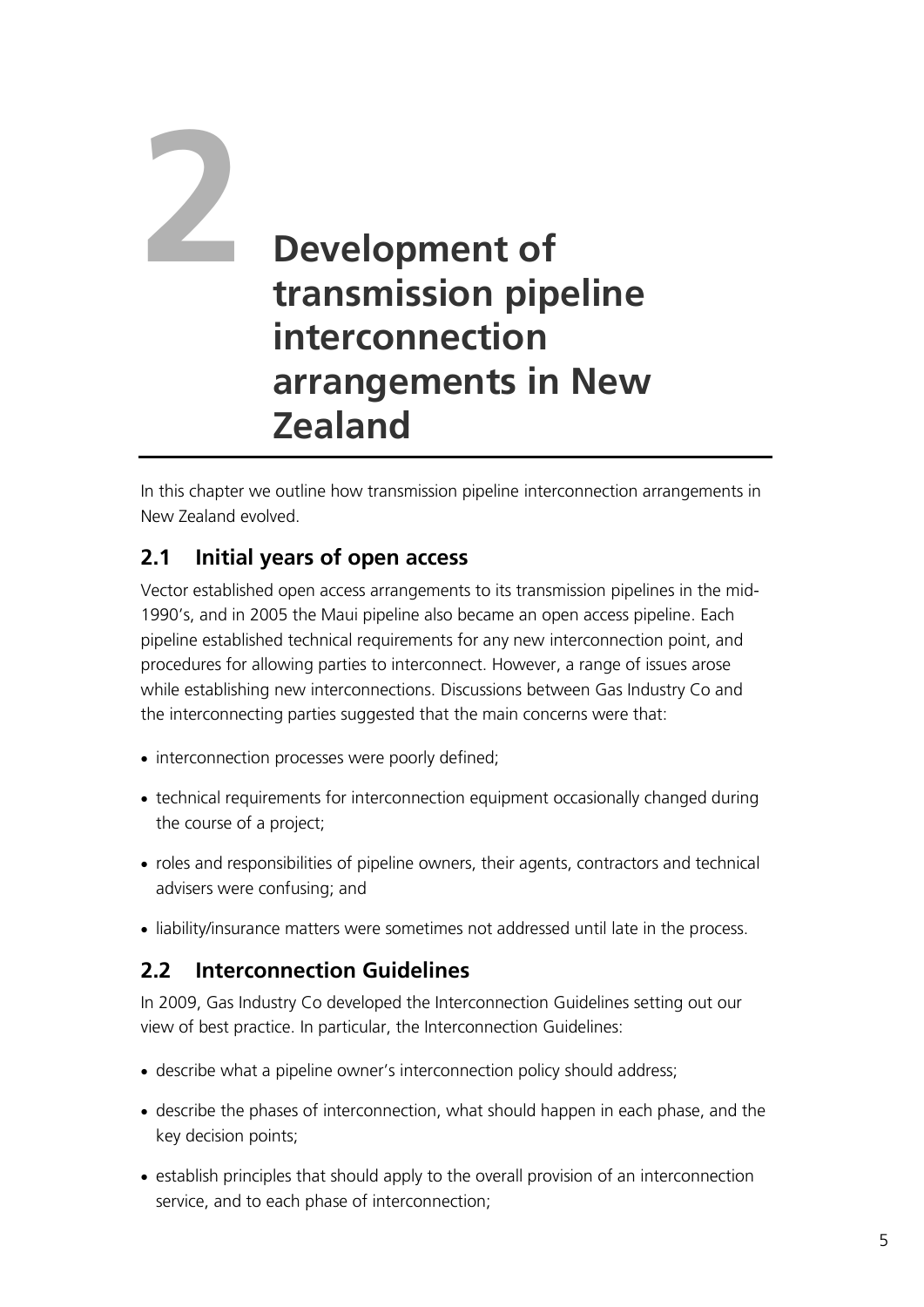encourage pipeline owners to adopt consistent interconnection documentation, establish clear responsibilities; and minimise barriers to entry by promoting transparency and efficiency.

The pipeline owners responded by evolving their processes to better align with the Interconnection Guidelines.

#### **2.3 Interconnection reviews**

After we published the Interconnection Guidelines and allowed some time for pipeline owners to improve their interconnection arrangements, we reviewed their arrangements. The first review was in 2009, and found that each pipeline owner's interconnection documents were generally well aligned with the Interconnection Guidelines, but incomplete. The most significant omissions were:

- interconnection policies to provide an overall framework for the process and to improve transparency; and
- a means of resolving disputes with parties seeking interconnection that arise before contractual arrangements are entered into (pre-contractual disputes).

In response to our review, the pipeline owners continued to develop their interconnection arrangements.

A subsequent review was held in 2010 to formally assess each pipeline owner's interconnection arrangements against the objectives in the Gas Act and GPS. We found that in response to the previous review both pipeline owners had prepared draft interconnection policies which met most of our evaluation criteria (based on the Gas Act and GPS objectives).

With respect to pre-contractual disputes, both pipeline owners included dispute processes in their new policies. In particular:

- Maui Development Limited (MDL) extended its contract dispute resolution process to cover some pre-Interconnection Establishment Agreement (ICEA) disputes; and.
- Vector included a process for resolving pre-ICEA disputes into its draft interconnection policy (although it did not allow for the involvement of an independent reviewer).

While these were significant improvements, we believe that the ideal arrangements would allow for independent consideration of all issues in dispute. We advised MDL and Vector of the results of our analysis, and highlighted the areas where we believed there was scope for further improvement.

Our subsequent correspondence with the (then) Associate Minister of Energy and Resources on these matters led to the request for the review of the next two interconnections to each of the transmission pipelines.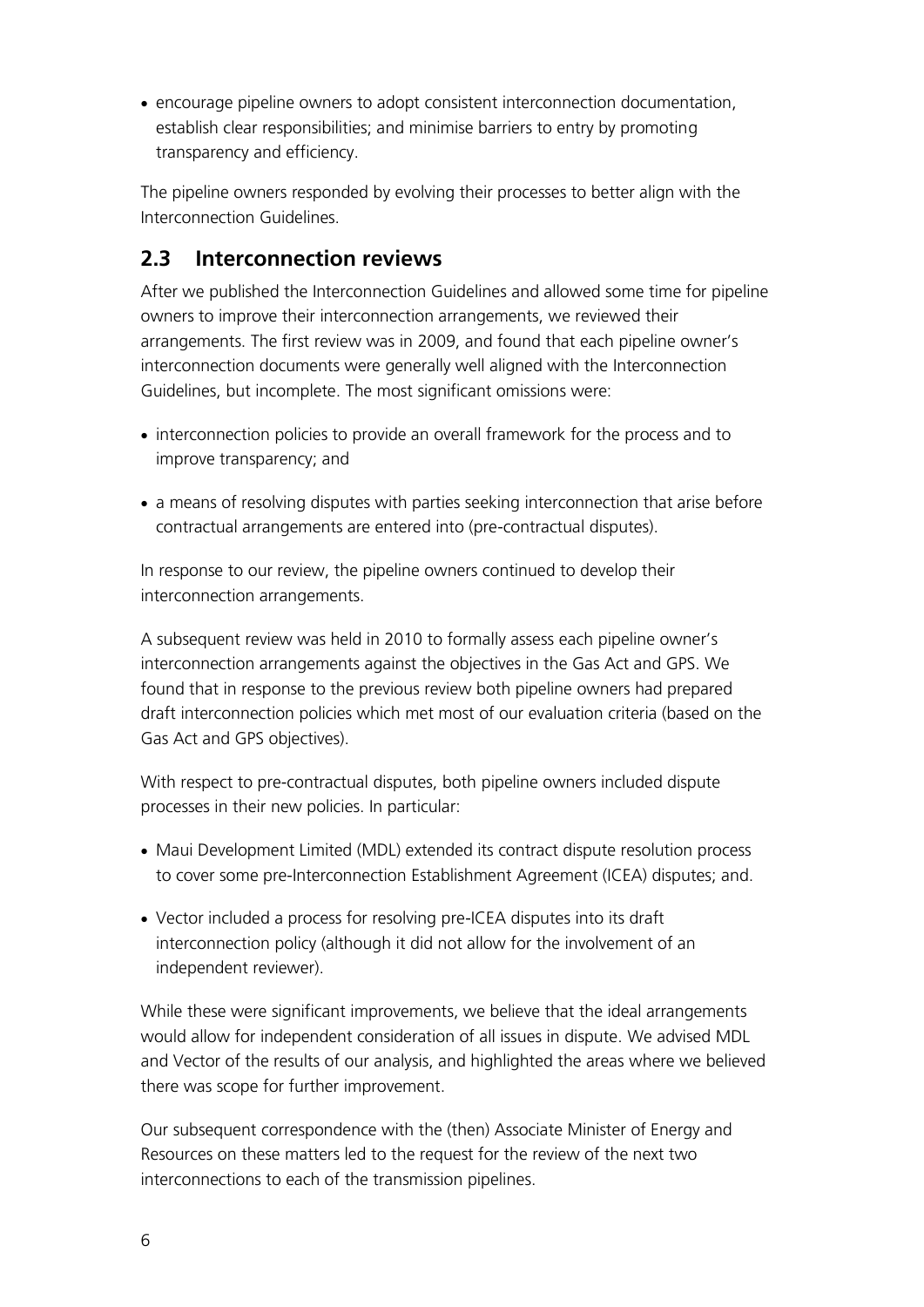#### **2.4 Request for this Report**

Having reviewed pipeline owner interconnection procedures against the Interconnection Guidelines in 2009, and the Gas Act and GPS objectives in 2010, we reported the outcomes to the (then) Associate Minister of Energy and Resources in a letter dated 20 December 2010. In response (9 March 2011), the Associate Minister requested Gas Industry Co to '…undertake a formal review of the current interconnection arrangements after the next two interconnections to each of the transmission pipelines, or by the end of 2013, whichever is sooner.' In effect, we were asked to assess how well the new arrangements work in practice.

#### **2.5 Interconnections reviewed in this Report**

On 20 December 2013 we wrote to the Minister of Energy and Resources advising that:

- there had been two recent interconnections to the Vector pipeline, and both had been reviewed by Gas Industry Co;
- there had been no substantial interconnections to the Maui pipeline, but two significant interconnections were expected to occur in the first half of 2014, and would be reviewed when complete; and
- two gas trading markets had been 'interconnected' with the pipelines and we would report on these separately.

The Vector pipeline interconnections are to connect processing facilities at the Sidewinder and Cardiff/Cheal fields to Vector's Frankley Road pipeline (known as the Norfolk and Cardiff interconnections). To date only one substantial<sup>1</sup> Maui pipeline interconnection has occurred; to allow gas to be received from and delivered into Todd Energy's McKee/Mangahewa pipeline (known as the Tikorangi#3 interconnection). We understand that another Maui pipeline interconnection is pending, but that its timing is uncertain. Rather than delay reporting to the Minister, this report considers the two Vector pipeline interconnections and the one Maui pipeline interconnection.

<sup>1</sup> <sup>1</sup> In 2012 a temporary physical interconnection to the Maui pipeline was made to provide an alternative supply point to New Plymouth City to allow maintenance work on the permanent interconnection station owned by Vector. This temporary station only operated for 3 days and was then decommissioned. We understand the operation went smoothly but we have not formally reviewed it.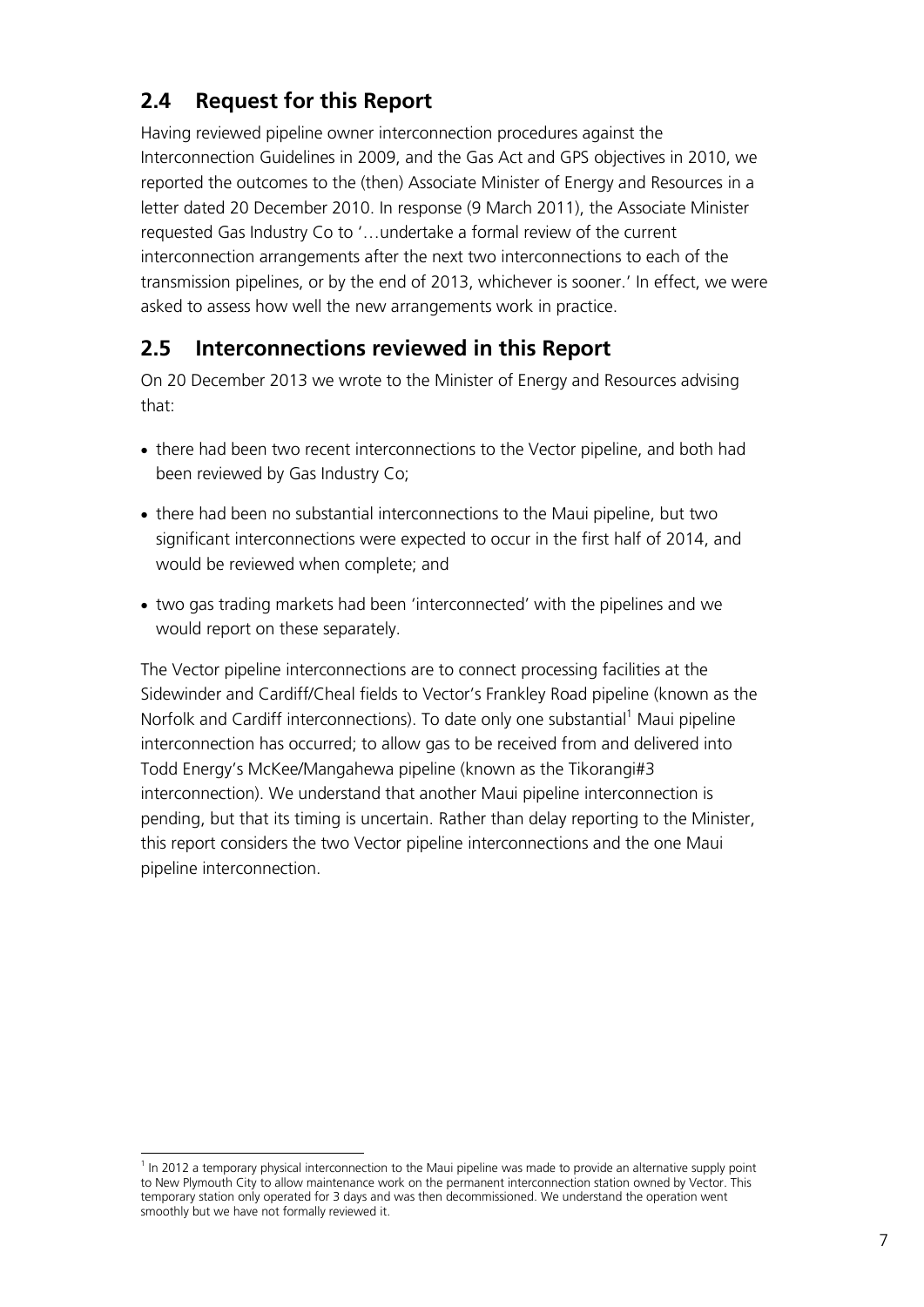# **3 Review of recent interconnections**

In this chapter we review the two recent interconnections to the Vector pipeline – the Norfolk interconnection to the Sidewinder field in 2010/11 and the Cardiff interconnection to the Cardiff/Cheal fields in 2012/13 – and one interconnection to the Maui pipeline – the Tikorangi#3 interconnection in 2013/14.

The Vector and MDL documentation in relation to interconnections are somewhat different. To some extent this reflects the differences in their operating codes: the Maui Pipeline Operating Code (MPOC) and Vector Transmission Code (VTC). The MPOC relates to both interconnected parties (Welded Parties) and to parties transporting gas on the pipeline (shippers), whereas the VTC only relates to shippers. However Vector and MDL's interconnection processes are very similar. We outline each pipeline owner's interconnection process below, before reviewing how the recent interconnections have worked out.

#### **3.1 Vector pipeline**

#### **Vector's interconnection process**

The main process milestones, in accordance with Vector's policy and documentation requirements, are:

• Application

Vector's policy requires an application to be made in the correct form and for Vector to consider the suitability of the application within five Business Days of receipt. If the application is complete Vector will, within a further 25 business days, complete its assessment of the application. Vector will assess the application against the requirements contained in the application form and in Vector's interconnection policy. The assessment will focus particularly on location, type, design and operating pressures, risks, land/space availability, consent issues and available transmission capacity to support the proposed flow rates.

• Interconnection Establishment Agreement

Vector's policy generally provides for practical design concepts to be identified, investigated and subsequently agreed by the parties under an Interconnection Establishment Agreement (ICEA). It also requires a Front-End Engineering and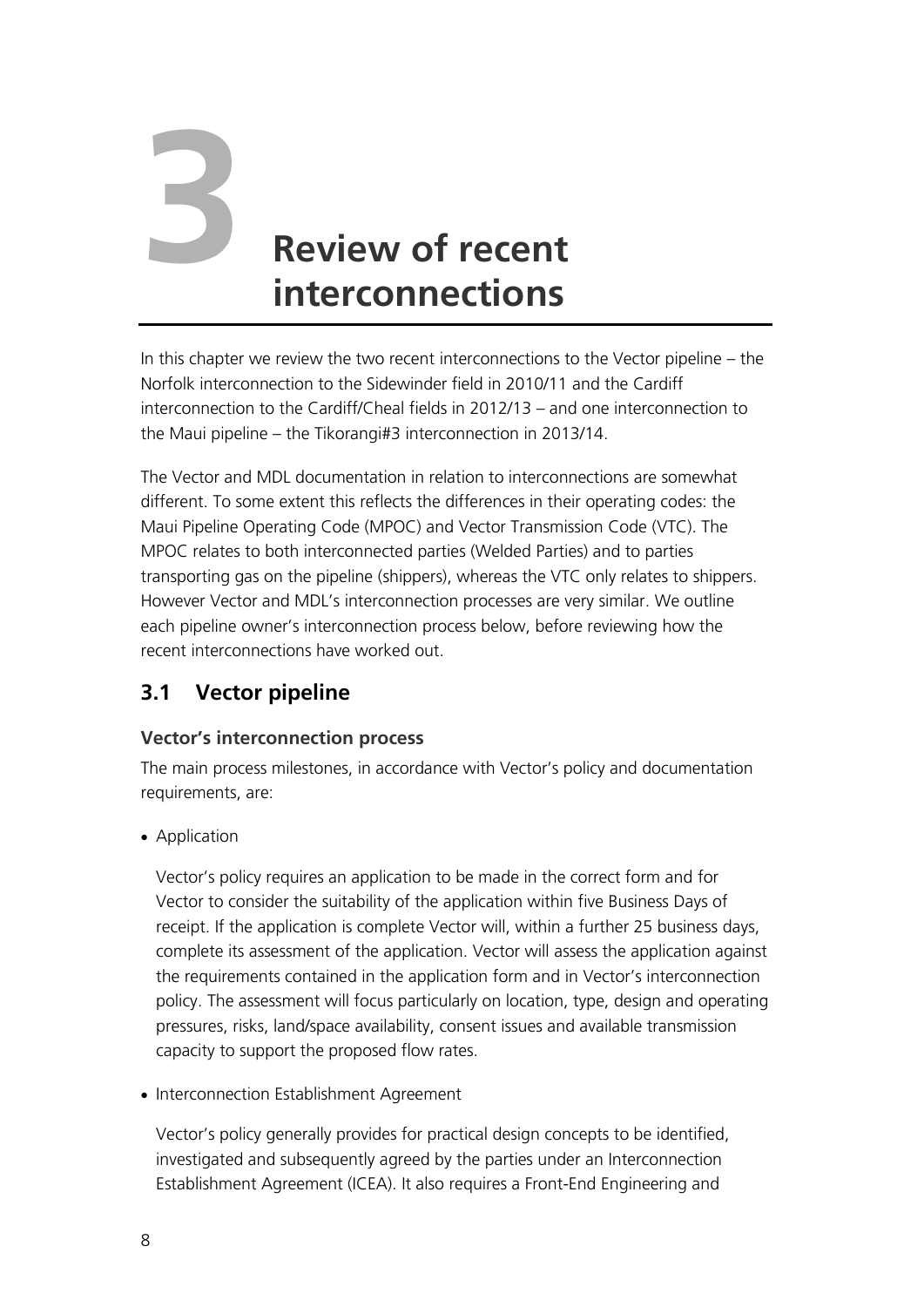Design (FEED) study of the agreed design concept to be undertaken by a suitably qualified person at the cost of the prospective interconnecting party. Additional to the design concept, the FEED study must also include a P90 estimate of the costs of constructing the interconnection point (including contingency sums) and a project timeline. Vector must also be provided with a copy of the FEED report. The ICEA is an interim arrangement which will expire if the project does not proceed (or proceed in time); it will also expire if the project does proceed once the parties sign the relevant Interconnection Agreement (ICA).

 $\bullet$  ICA

Vector's policy provides for detailed design, procurement and construction (and subsequent commissioning of the interconnection) to occur after the relevant ICA is signed by both parties. The ICA also ensures certainty around ownership of the interconnection (or equipment within the station); the period over which the Agreement will run; which party will undertake the design and construction; liability for consequential costs (especially how they will be recovered if they exceed FEED estimates); fees and charges (both one-off and ongoing); and confirmation of the technical information (including metering).

• Transmission

Vector's policy generally provides that once an interconnection point has been constructed and commissioned, gas will be able to flow through the transmission system. However, gas cannot be transmitted without a valid transmission agreement.



#### <span id="page-12-0"></span>**Figure 1 – Overview of Vector's interconnection process from Appendix 1 of its interconnection policy**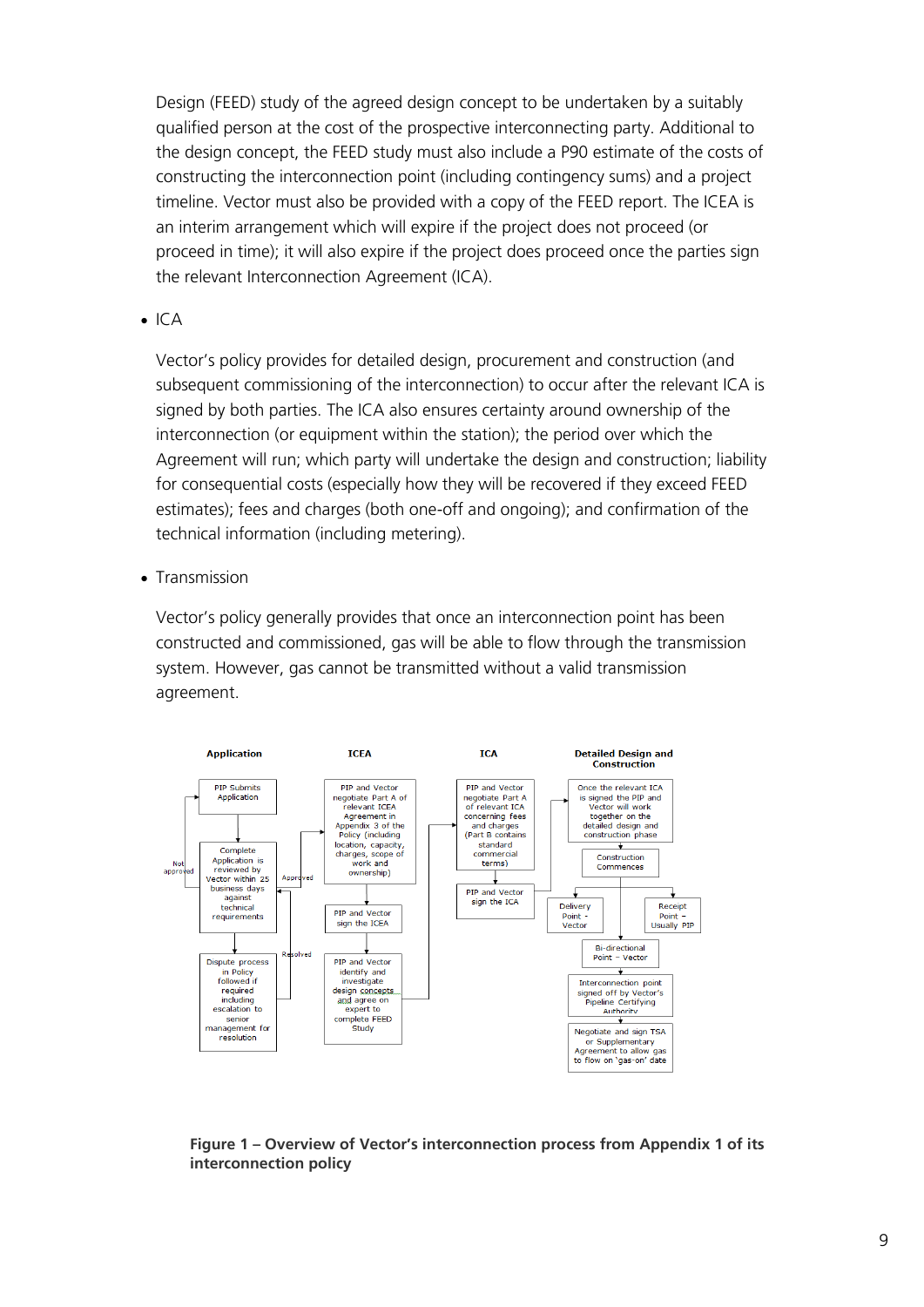#### **Norfolk interconnection**

The Norfolk interconnection of the Sidewinder production facilities to the Vector pipeline was completed on 22 September 2011. We commissioned Concept Consulting to review the interconnection.

The interconnection was relatively straightforward<sup>2</sup>: a receipt point interconnection to a pipeline with ample capacity, where much of the ownership and liabilities lay with the interconnecting party; Tag Oil Limited (Tag Oil). In addition, Tag Oil's consultant who dealt with technical/engineering matters for Tag Oil – Independent Technologies Limited (ITL) – also undertakes occasional work for Vector, so it has a detailed understanding of the Vector structure and personnel involved in the various engineering and operational disciplines.

#### Concept found that:

- The interconnection process closely followed the Vector interconnection policy with both parties agreeing it went relatively smoothly. The Vector turnaround times appeared reasonable with Vector generally meeting its interconnection policy objectives in spite of overlap with the Christmas and January holiday period.
- Tag Oil found the Vector process was easy to follow (it found the diagram in Appendix 1 of the Vector interconnection policy – reproduced here as [Figure 1](#page-12-0) – particularly helpful in understanding the process from a commercial perspective).
- For commercial matters the identification of persons responsible for negotiation was clear.
- For technical matters the approval responsibility was somewhat dispersed amongst the various disciplines within the Vector organisation. However, Vector was reported to have a pragmatic and helpful approach.
- Resolution of the FEED and incorporating the FEED details into the ICA is timeconsuming. The initial FEED and revised FEED took around 10 weeks. Construction followed and commissioning was completed 10 weeks after the ICA was executed. ITL suggested that Vector could consider locking-in the first FEED and managing subsequent changes under a formal project change control process.
- Technical engineering requirements are not documented in sufficient detail to enable an engineer to design the interconnection without the involvement of Vector. However, interconnections are infrequent and each has different technical requirements that do not lend themselves to a more standardised and documented approach.

#### **Cardiff interconnection**

On 26 April 2013 we received a letter from Vector confirming that the Cardiff interconnection of the Cardiff/Cheal field production facilities to the Vector pipeline

 2 The Concept report notes that bi-directional or Delivery Point interconnections are likely to be more difficult because ongoing operation, maintenance, certification and liabilities are likely to be significantly more complex.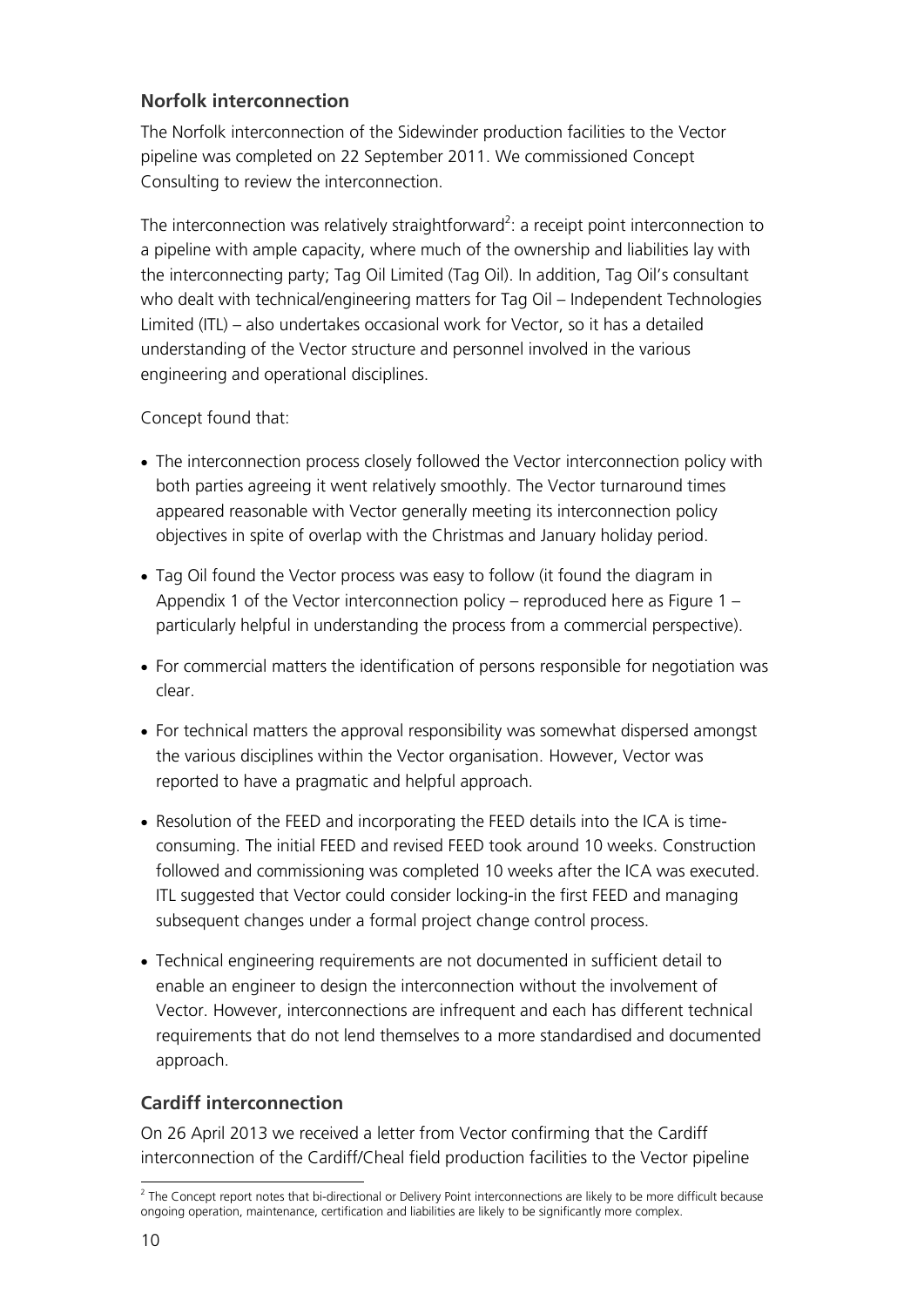was complete. Vector noted that this was the second interconnection under its new interconnection policy and provided the 'vital statistics' for the project.

Like the Norfolk interconnection, the Cardiff interconnection was relatively straightforward. The party seeking interconnection was Cheal Petroleum Ltd, owned by Tag Oil, who was also the counterparty to the Norfolk interconnection. The interconnection was also similar in other respects. In particular:

- both interconnections were to a pipeline with ample capacity the Frankley Road pipeline – so no capacity issues emerged;
- both interconnections were receipt point interconnections;
- Tag Oil owned both sets of interconnection facilities (other than the hot taps, isolation valves and associated pipework);
- ITL Ltd were consulting engineers on both projects; and
- both projects took about 40 weeks from receiving the interconnection application to flowing the first gas (see [Figure 2\)](#page-14-0).



<span id="page-14-0"></span>**Figure 2 - progress of Norfolk and Cardiff interconnections**

In our preliminary discussions, Tag Oil confirmed that the 'vital statistics' provided by Vector were correct, that there were no unusual features to the project, that Vector's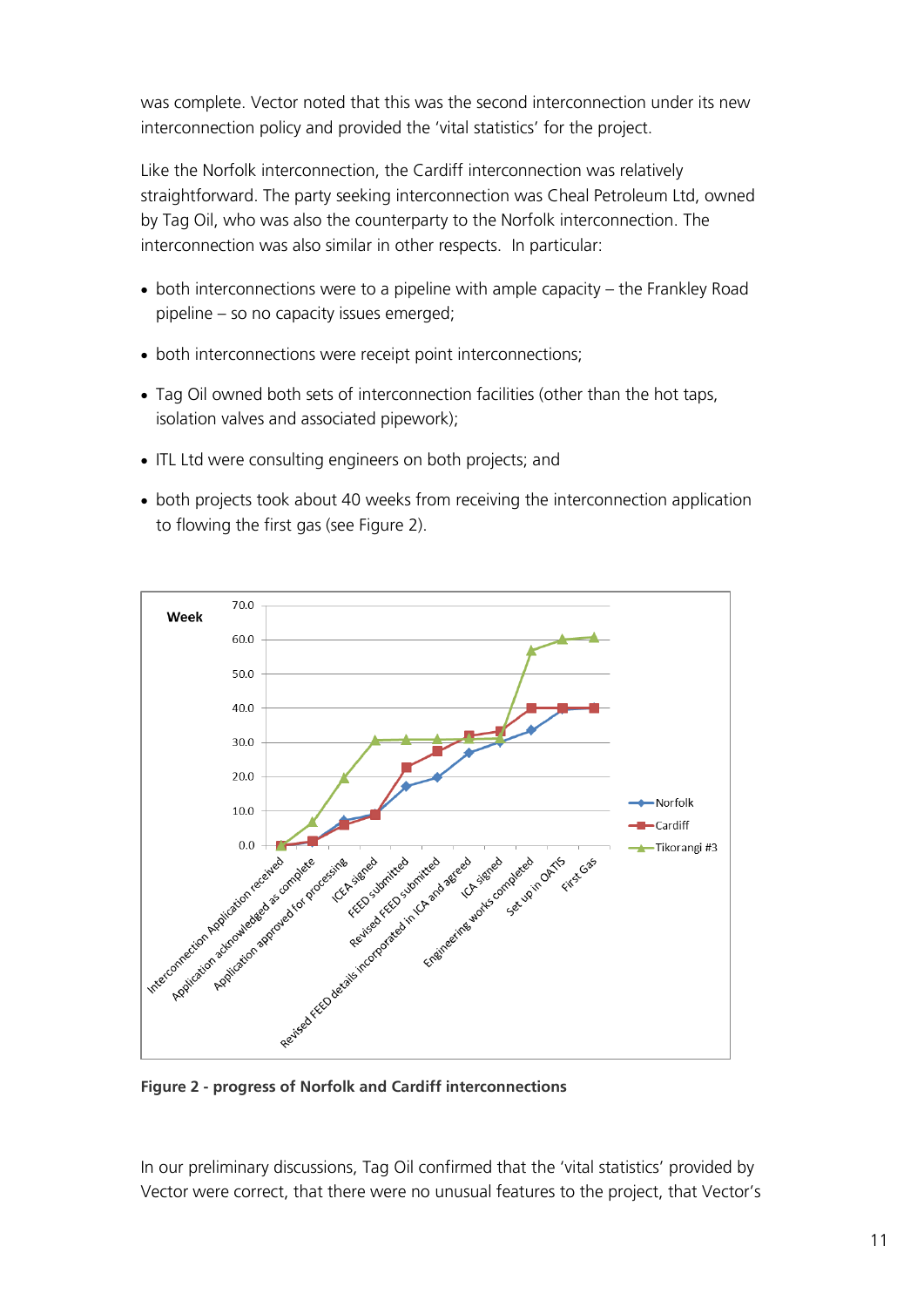interconnection policy had been followed, and that Tag Oil was satisfied with the timing, communication and documentation. Given this, we considered that there would be no added benefit in Concept Consulting interviewing the parties.

On the basis of the information provided by Vector and agreed by Tag Oil, and our subsequent discussions with those parties we found that:

- The interconnection process followed Vector's interconnection policy with both parties agreeing that they dealt with each other in good faith and in a timely manner throughout the process, and that there were no disputes at the application stage or at any stage while operating under the ICEA or ICA.
- Tag Oil first approached Vector on 6 June 2012 to discuss the proposed interconnection and was supplied with the application form and interconnection policy. Tag Oil submitted the application on 20 June 2012. Vector requested some additional information and clarification and on 29 June 2012 Vector advised Tag Oil that its application was suitable for assessment.
- Vector completed its assessment on 1 August 2012 and advised Tag Oil that its interconnection application was approved. Vector also completed an ICEA and sent that to Tag Oil for consideration on the same day.
- After some modifications the ICEA was agreed on 22 August 2012.
- Tag Oil submitted its FEED study to Vector on 27 November 2012. Tag Oil agreed to reimburse Vector for its interconnection costs, and to construct and hand over the station assets that would then be owned by Vector. This was reflected in an ICA agreed on 26 February 2013.
- Construction of the hot-tap interconnection was commenced by Vector on 20 February 2013 and commissioning of Tag Oil's export gas pipeline and the metering occurred during March 2013. Vector then notified Tag Oil that all of the preconditions to gas flow set out in the ICA were satisfied and the Gas-on date would be 28 March 2013.
- The Cardiff Mixing Station was set-up in OATIS in March 2013, and Tag Oil entered into a gas sales agreement with a Vector shipper and gas began to flow through the station into the Frankley Road pipeline on 28 March 2013.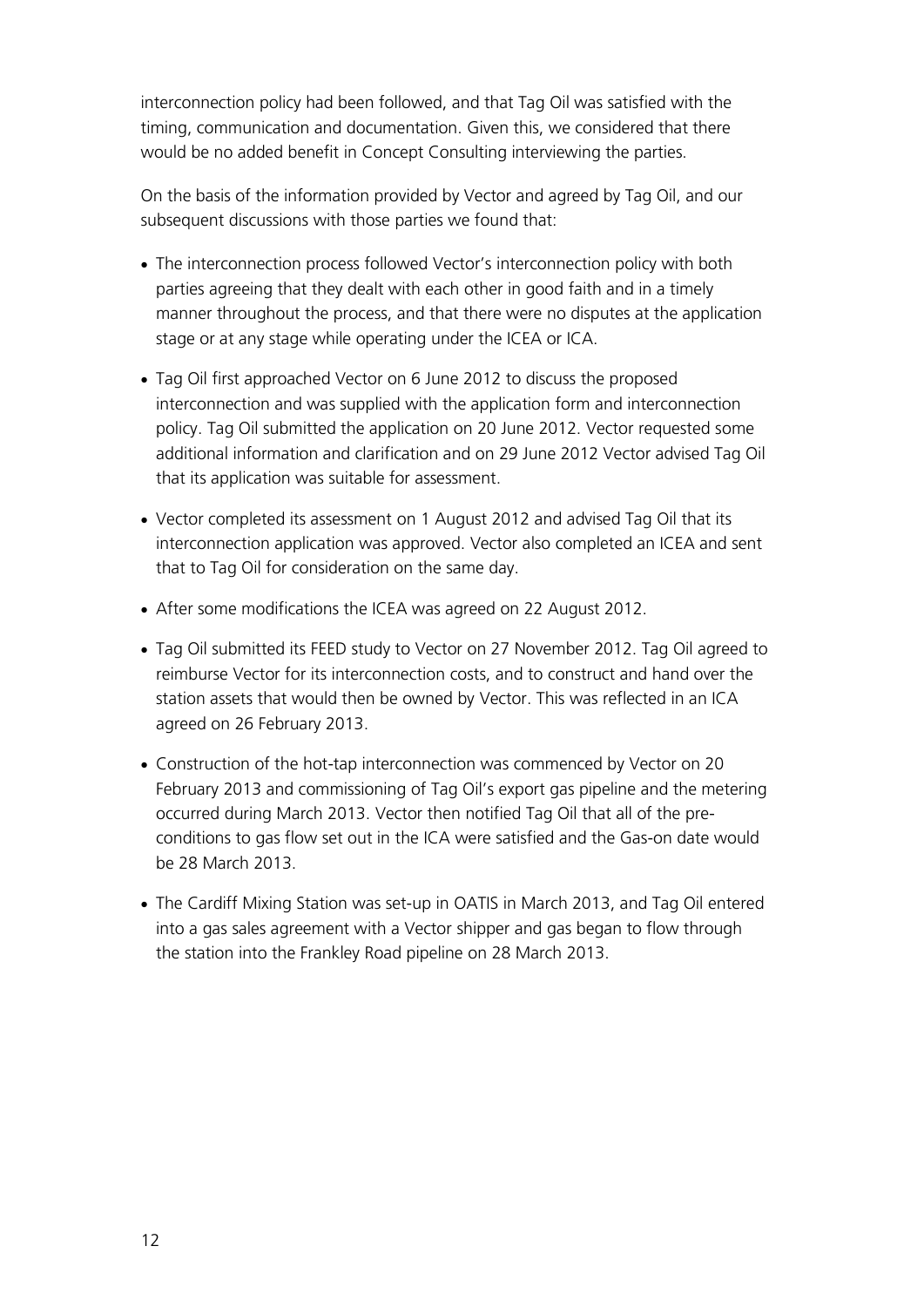#### **3.2 Maui pipeline**

#### **Maui's interconnection process**

MDL's draft interconnection policy contains 28 process steps described in tabular format, each with a description, summary of relevant information, responsibility and timeframe. The main process milestones are:

• Application

MDL's policy requires an application to be made in the correct form and that MDL will confirm whether the New Interconnection Application Form is materially complete, or whether additional information is required within 15 Business Days of receipt. If the application is complete MDL will, within a further 25 business days, complete its assessment of the application. MDL will assess the application against the requirements contained in the form and its policy. The assessment will focus particularly on ownership, design and construction of equipment.

• Interconnection Establishment Agreement

MDL's believes that a large proportion of the steps, issues and information flows in the post-application phases fall within the ambit of the comprehensive ICEA, including key requirements, milestones, approvals, hold-points and timeframes. The interconnecting party provides the information for the ICEA (preliminary design overview, layout drawings etc.) and MDL confirm if the information is complete within 15 days of receipt. MDL will then conduct a technical review within a further 25 days.

On approval of the Preliminary Design Documentation, the interconnecting party will need to submit more detailed information, construction procedures, risk management plans etc. MDL will confirm whether this additional information is materially complete within 15 days of receipt, and during the subsequent 25 business days it will conduct a technical review.

Various follow-us steps are required before the ICEA can be completed, such as amending its Pipeline Authorisation, a letter of assurance from the interconnecting party that the MPOC conditions are met, confirmation of insurance cover etc.

 $\bullet$  ICA

When the conditions specified in the ICEA are satisfied (for example, that the parties have agreed to the ownership of, and liability for, any equipment connected to the Maui Pipeline), MDL will issue the interconnecting party with an ICA Approval Letter which may specify any outstanding matters (such as technical documentation), that need to be addressed before an ICA can be signed. When all pre-conditions are met, the ICA will be signed.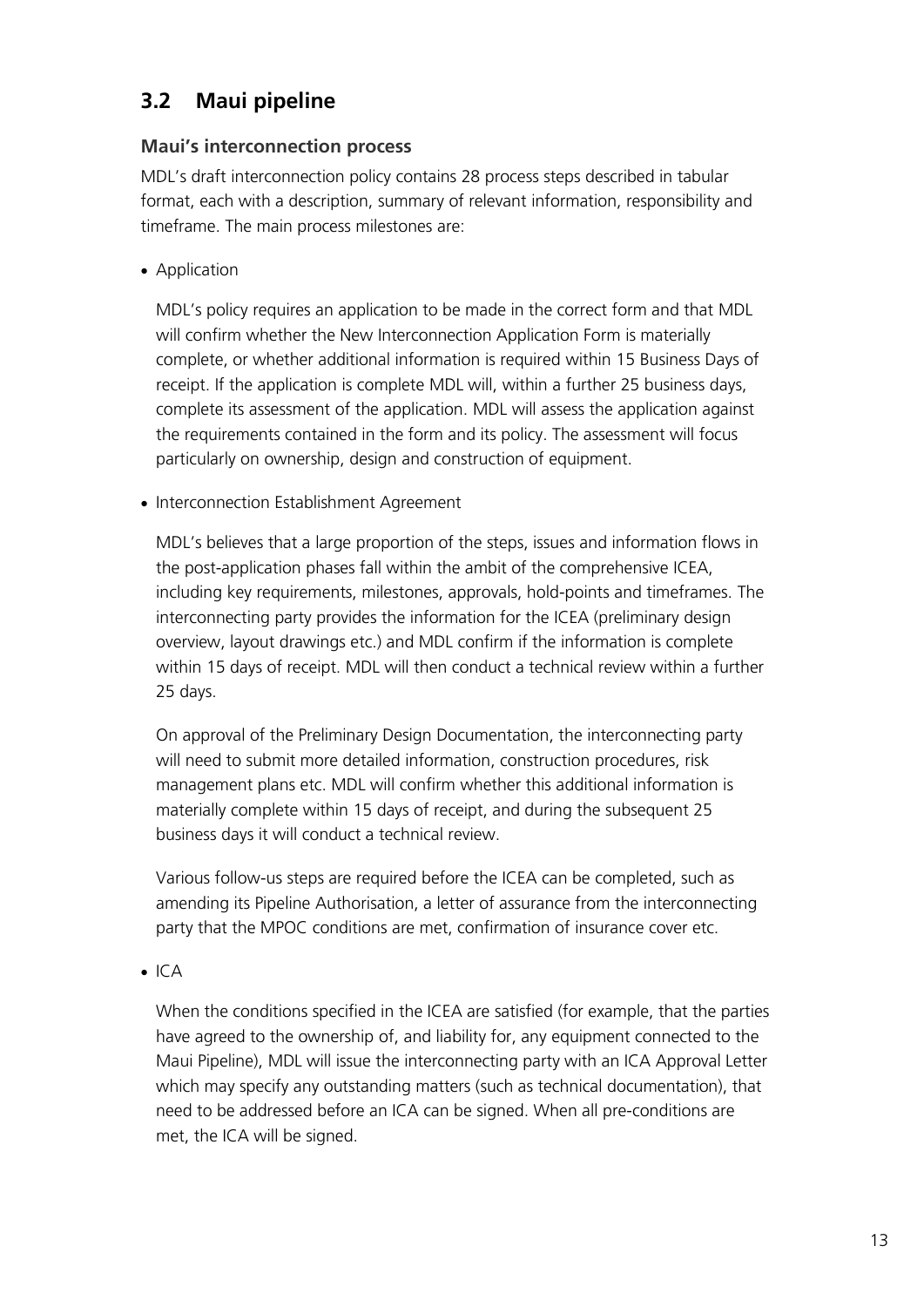• Transmission

The interconnecting party will liaise with MDL on when the MDL-owned primary isolation valve can be opened to enable gas flow into or out of the Maui Pipeline.

#### **Tikorangi #3 interconnection**

The Tikorangi #3 interconnection of Todd Energy's McKee/Mangahewa pipeline to the Maui pipeline was substantially complete<sup>3</sup> on 13 May 2014. This was the first significant interconnection under MDL's draft interconnection policy. We commissioned Concept Consulting to review the interconnection.

Some aspects of the interconnection were unusual. The interconnection is both a receipt point and a delivery point, so matters such as design, ownership and liability required significantly more negotiation than for a straightforward receipt point.

There were actually two Interconnection Applications. The first (14 March 2013) was replaced by a second (16 May 2013) with changed metering location and provision for the delivery of gas from the Maui pipeline as well as injection into it.

Concept found that:

- The interconnection process generally followed the MDL draft interconnection policy and timeline. An exception was the provision of ICEA documents that according to the policy should be provided one business day after MDL acceptance, but in fact took 11 and 23 business days (the original application elapsed) respectively between approvals and providing the documents.
- Todd and MDL agreed that, from a construction perspective, the Tikorangi #3 interconnection was successfully completed due to good co-operation exhibited by all the parties involved.<sup>4</sup>
- Some aspects of interconnection (agreement on ICEA insurance and ICA prudential requirements) were on the critical path of Todd Energy's McKee/Manghewa pipeline project, but did not delay the project.
- For commercial matters, the identification of persons responsible for negotiation was clear, but agreement proved difficult on a number of matters (discussed below).
- For technical matters, Todd Energy's perspective was that the approval responsibilities within Vector, in its role as MDL Technical Operator (TO), seemed to

<sup>&</sup>lt;u>.</u> <sup>3</sup> The handover document was signed and the primary isolation valve opened connecting the Todd and Maui pipelines allowing Todd to commence nominations and flow gas into the Maui Pipeline. MDL's ICA Approval Letter did list a few 'Outstanding Steps' to be satisfied post-gas flow and before a Final Approval Letter will be issued by MDL. 4 In particular, Todd Energy noted that the Maui Pipeline operators provided staged approvals to enable physical progress and avoid disruption to other aspects of the project. And we understand that representatives of MDL's Commercial and Technical Operators often executed documents and witnessed activities outside of business hours, including being on call over weekends.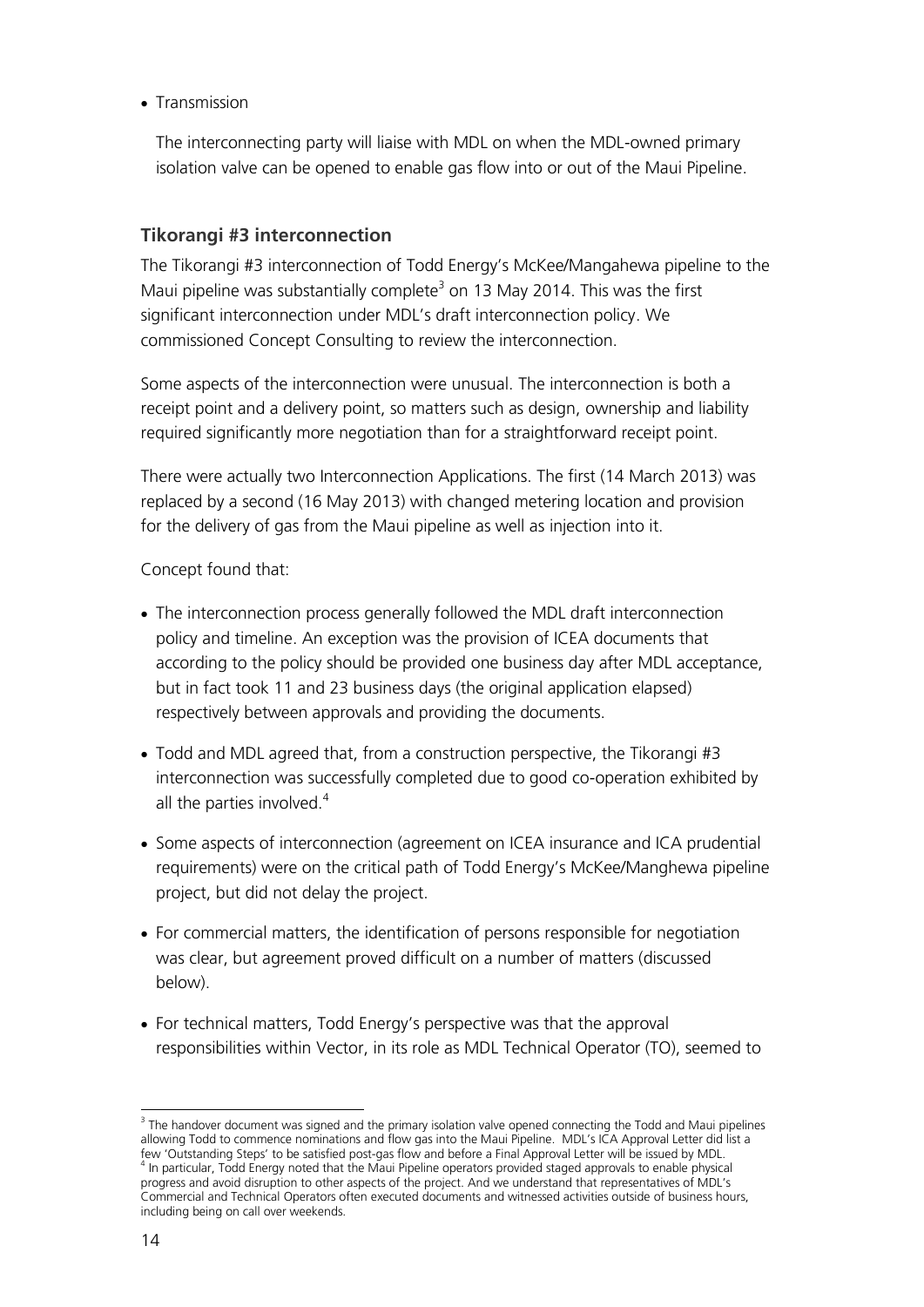be dispersed among a number of personnel. Also, these personnel had not been involved at an early enough stage of the interconnection project.

• Some key Todd Energy personnel said that they were unaware that there was an MDL interconnection policy and/or the suite of interconnection documents on the OATIS website. They said that it would have been very helpful to have known about these.

#### **Commercial issues**

Contentious commercial issues can occasionally cast light on policy matters that warrant attention, so it is worth briefly considering the commercial issues that arose. However, these should be seen in the overall context of a successful and collaborative project where all parties worked co-operatively to get the job done, including sending/reviewing/executing documents, and witnessing activities outside of normal business hours.

Todd Energy acknowledges MDL's efforts to facilitate the project and avoid delays, but also identifies some aspects of the interconnection process that caused it frustration. In particular, it considers that:

- MDL sought to impose unreasonable terms in the ICEA;
- MDL sought to impose an unreasonable quantum of insurance cover;
- MDL should have considered competitive alternatives before nominating Vector Gas to perform the welding on the Maui Pipeline; and
- MDL imposed prudential requirements in the ICA that were not appropriate since Todd Energy was already a welded party under the provisions of the MPOC and was therefore already considered to be sufficiently creditworthy.

MDL does not agree, and believes that some of these matters are misunderstood. It notes that:

- the terms proposed by MDL were equitable and MDL acted reasonably;
- it advised Todd Energy at an early stage that it wished to discuss the insurance requirements;
- MDL does not 'nominate' or require Vector to perform all hot-tap related activities on the Maui Pipeline. An interconnecting party may contract-out hot-tap activities to a third-party service provider. However, Vector (in its capacity as MDL TO) will necessarily be involved in the hot-tap process by undertaking tasks such as:
	- assessing and confirming (or otherwise) the capability, experience and competence of the service provider(s) that the interconnecting party wishes to engage to perform the hot-tap activities;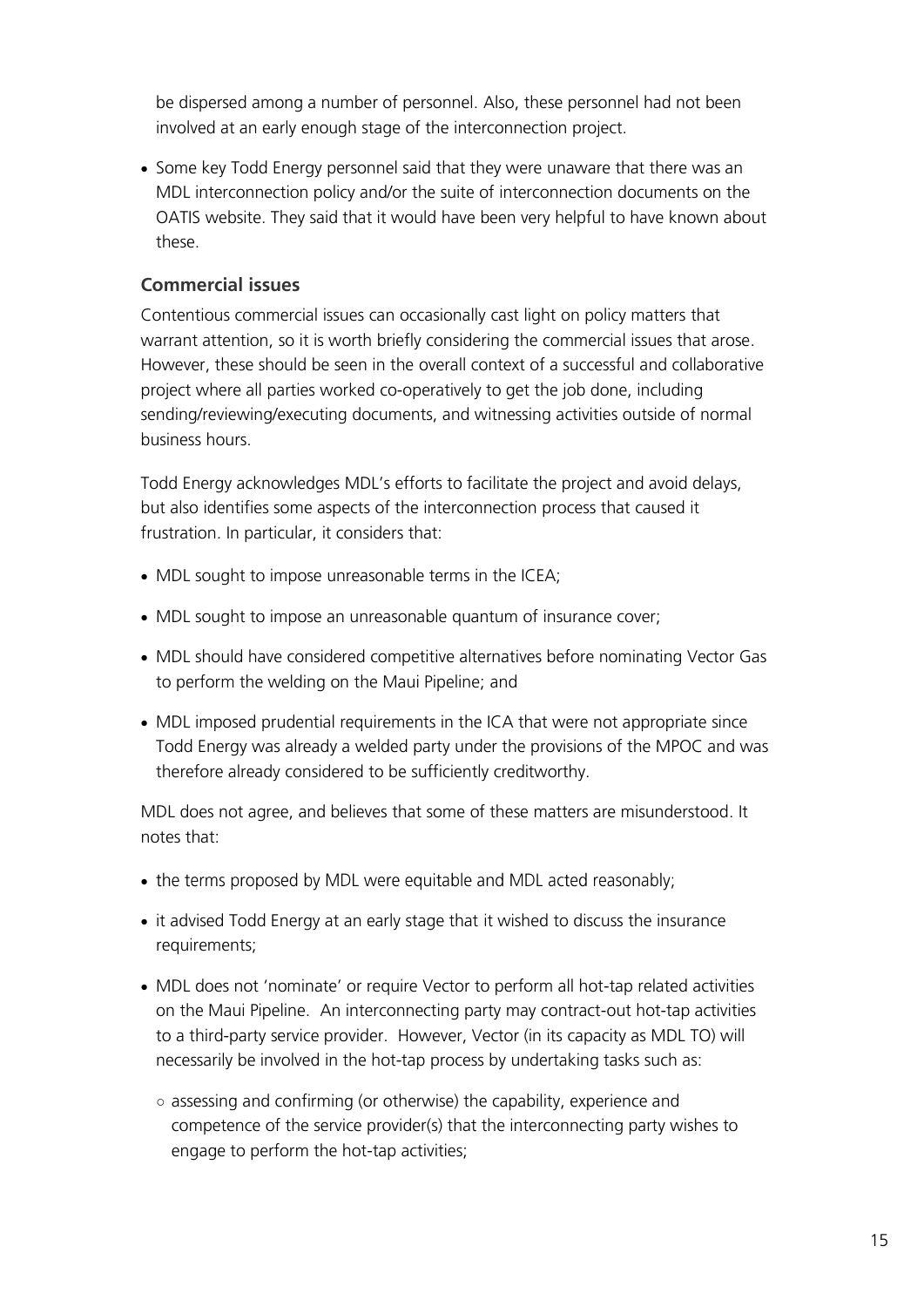- reviewing and approving all design and construction procedures and plans pertaining to the hot-tap activities; and
- in relation to prudential requirements, it is for the Welded Party to propose how it will satisfy MPOC prudential requirements. Todd Energy's first proposal did not strictly relate to Todd Energy Limited, who is the counterparty to the ICA, so was unacceptable to MDL, but MDL did not 'impose' prudential requirements.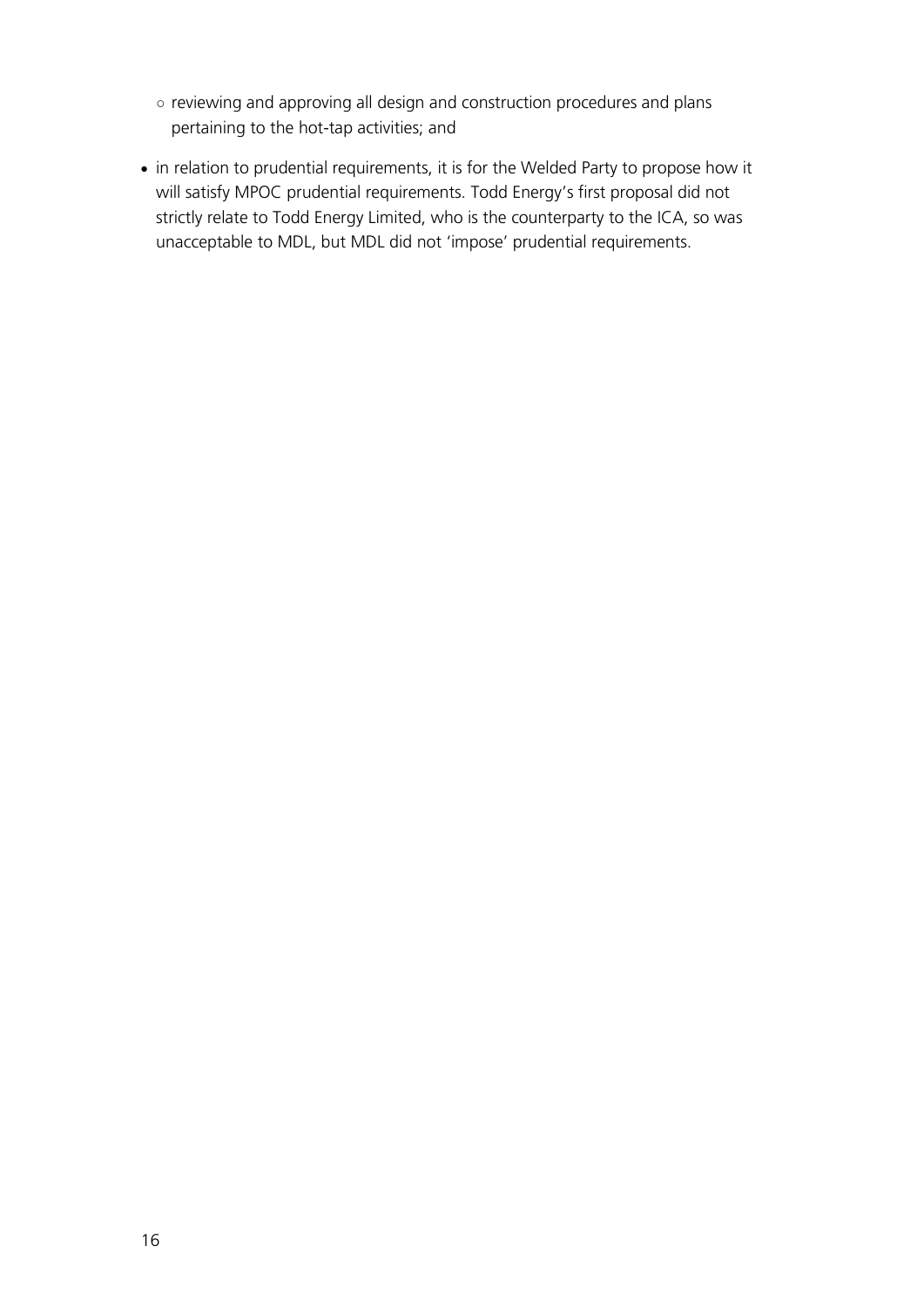# **4 Consideration of possible policy issues and/or opportunities for improvement**

We have described how the transmission pipeline owners have improved their interconnection arrangements to get better alignment with the Interconnection Guidelines (and Gas Act objectives), and how those arrangements are now working effectively in practice. In this chapter we consider whether there are any outstanding public policy concerns, or any opportunities for further improvement.

Gas Industry Co expects that there will be commercial disagreements during the course of a complex project, and that not all of these will be resolved harmoniously. We have no role in considering the pros and cons of individual commercial positions. However, we do have a responsibility for considering whether the overall process meets Gas Act and GPS objectives. Our mandate under Part 4A of the Gas Act and the GPS includes a number of objectives relevant to arrangements between gas market providers and pipeline owners, including:

- the facilitation and promotion of the ongoing supply of gas to meet New Zealand's energy needs, by providing access to essential infrastructure and competitive market arrangements (s43ZN(b)(i));
- barriers to competition in the gas industry are minimised (s43ZN(b)(i));
- delivered gas costs and prices are subject to sustained downward pressure (s43ZN(b)(iv)); and
- competition is facilitated in upstream and downstream gas markets by minimising barriers to access to essential infrastructure to the long-term benefit of end users (GPS s12.2).

Pipeline owners are the only parties that can permit interconnection with the open access pipelines. In the context of the Gas Act objectives this puts a particular onus on them not to create undue barriers to entry or impose unreasonable costs on a party seeking interconnection.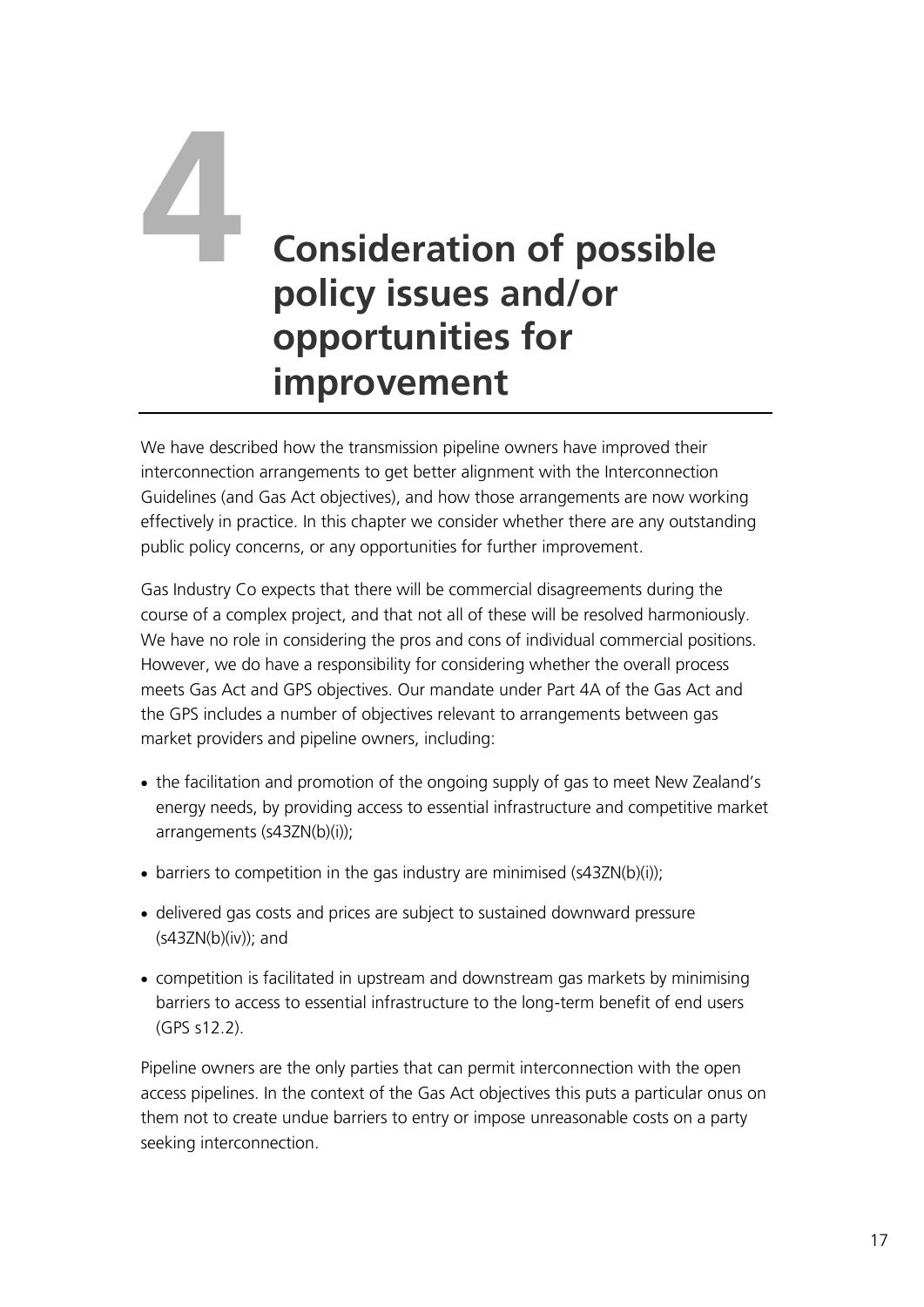It is inevitable that disputes will arise in the course of an interconnection. The pipeline owner has the upper hand in such disputes and this also places an onus on them to act reasonably and allow for their reasonableness to be tested through suitable dispute arrangements that the interconnecting parties are made aware of.

It can be anticipated that matters such as insurance and prudential requirements will be contentious. However, pipeline owners have responsibilities to existing system users, and need to ensure that interconnecting parties are of substance and have adequate insurance cover. Pipeline owners should front-foot these matters with the interconnecting party and be confident that any requirements they place on them are reasonable and that suitable means of compliance are indicated and discussed at an early stage of the interconnection process. It may be helpful for pipeline owners to work with Gas Industry Co to test whether there is scope for a standardised approach on these matters, founded on best practice.

It is also predictable that interconnecting parties may become confused by the different roles Vector performs<sup>5</sup>, and the relationships it has with the different parties involved. We know that the pipeline owners are sensitive to this and try to ensure that there is no confusion in their own ranks and, as far as possible, no confusion in the mind of the interconnecting party. However, the evidence suggests that it is still not easy for representatives of the interconnecting party and the pipeline owners to keep track of which hat everyone is wearing. We acknowledge how difficult it is to address this issue, but urge Vector to consider whether there are steps it can take to address the problem. We believe it is particularly important that, for any 'gatekeeper' functions Vector performs (such as approving designs, equipment specifications, or test results), the affected party is clear about Vector's authority, responsibility and process.

<sup>&</sup>lt;u>.</u> <sup>5</sup> As well as being the owner and operator of its own pipelines, Vector is the Technical Operator and System Operator for the Maui pipeline, and can provide third-party services to MDL, and to the interconnecting party.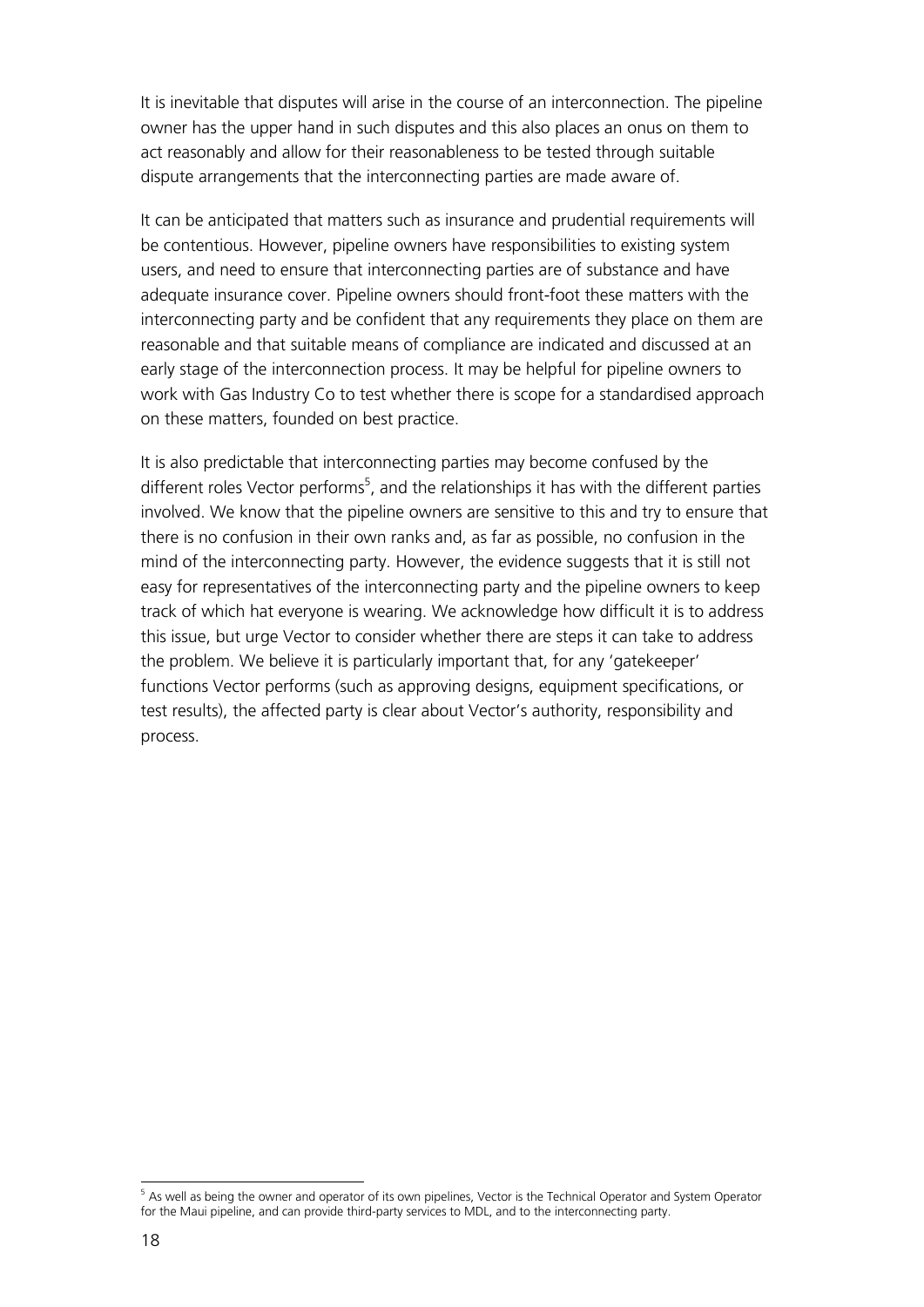

#### **5.1 Key findings**

Key findings are that:

- (a) the owners of the Vector and Maui pipelines now each have very comprehensive interconnection policies, procedures and documentation;
- (b) although there are some differences in their interconnection arrangements, both are closely aligned with the Interconnection Guidelines;
- (c) the recent interconnections have all been effective, with pipeline owners and interconnecting parties working collaboratively;
- (d) of the few issues that have arisen, we believe some arose from misunderstanings that can be avoided in future<sup>6</sup>; and
- (e) confusion arises from the various roles performed by Vector. This was found to be an issue for both Tag Oil in relation to its Vector pipeline interconnections, and Todd Energy in relation to its Maui pipeline interconnection.

#### **5.2 Recommendations**

Gas Industry Co wishes to suggest a number of improvements to pipeline owners' documentation and/or processes. We will discuss these directly with them. Here we only note the more generic recommendations. We recommend that pipeline owners should:

- (e) regularly review their interconnection policy and template documents (ideally as part of a document management plan), including giving documents a date and a unique identification number, to minimise the potential for confusion;
- (f) thoroughly brief parties seeking interconnection on their interconnection policy, the process that needs to be followed, and the related documentation. The interconnecting parties should be regularly reminded of the policy in the course of the interconnection;

<sup>&</sup>lt;u>.</u> <sup>6</sup> In particular, MDL does not 'nominate' or require Vector to perform all hot-tap related activities on the Maui Pipeline, and it is the Welded Party who must propose how it will satisfy the MPOC prudential requirements.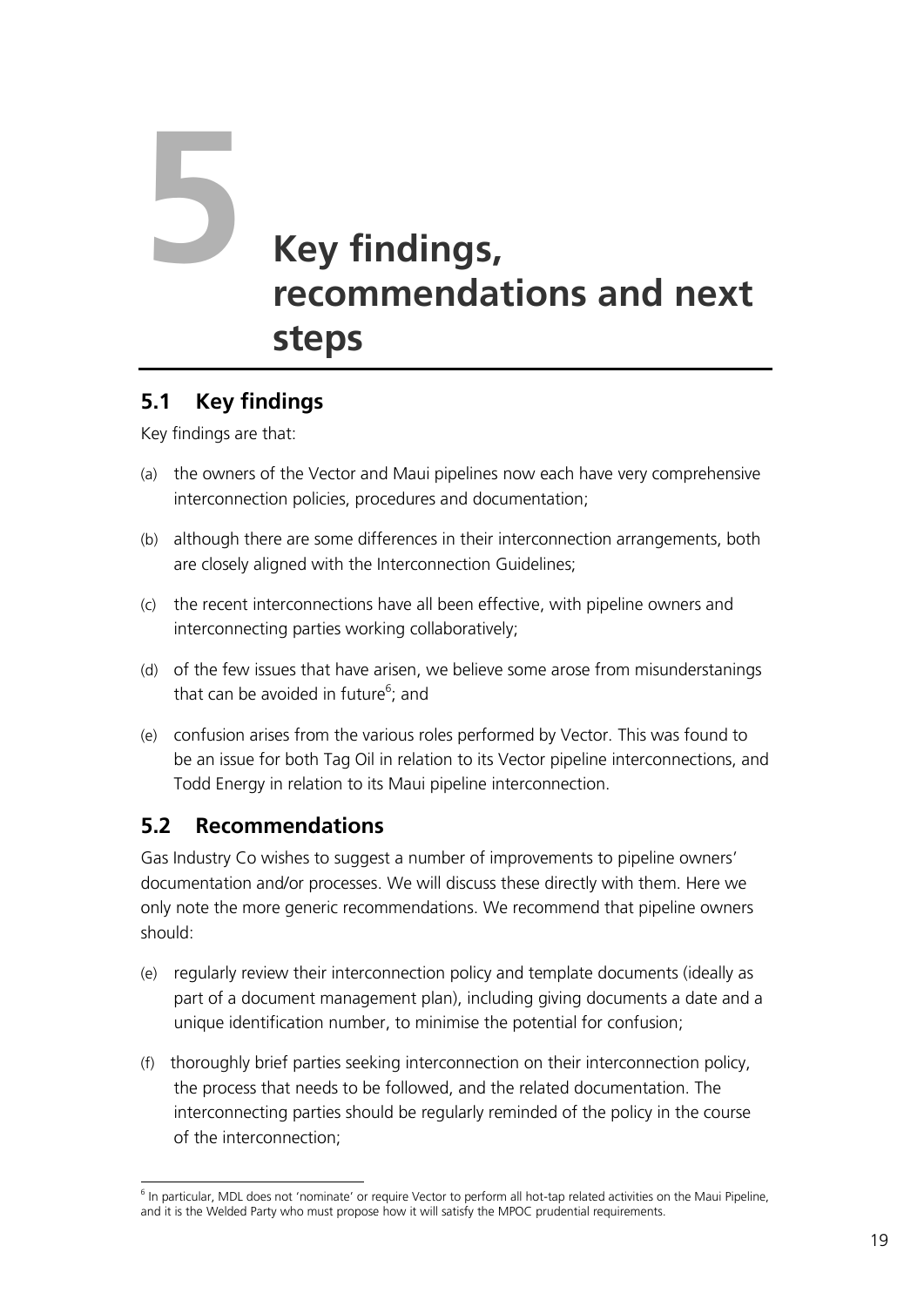- (g) consider how best to address concerns that an interconnecting party may have that it is being treated unreasonably or that terms and conditions of interconnection are unreasonable; and
- (h) consider what steps can be taken to clarify the various roles that Vector performs during the interconnection process, particularly any 'gatekeeper' functions such as approving designs, equipment specifications, or test results.

#### **5.3 Next steps**

It has been useful to review recent interconnections but we note that there have only been a few – two very similar interconnections to the Vector pipeline, and one interconnection to the Maui pipeline. A different set of issues may emerge with other interconnections (such as delivery point interconnections, or interconnections where pipeline capacity is constrained, or interconnections where different ownership arrangements are sought). We will therefore propose to the Minister that we maintain a 'watching brief' on future interconnections. In particular, we propose to:

- talk with future interconnecting parties to learn whether any difficulties were encountered; and
- assess whether there are any remaining policy issues arising from future interconnections that need to be addressed.

Gas Industry Co will also discuss with each pipeline owner specific suggestions for improvements to its documentation, and how they can best satisfy interconnecting parties that the interconnection terms and conditions of interconnection are reasonable.